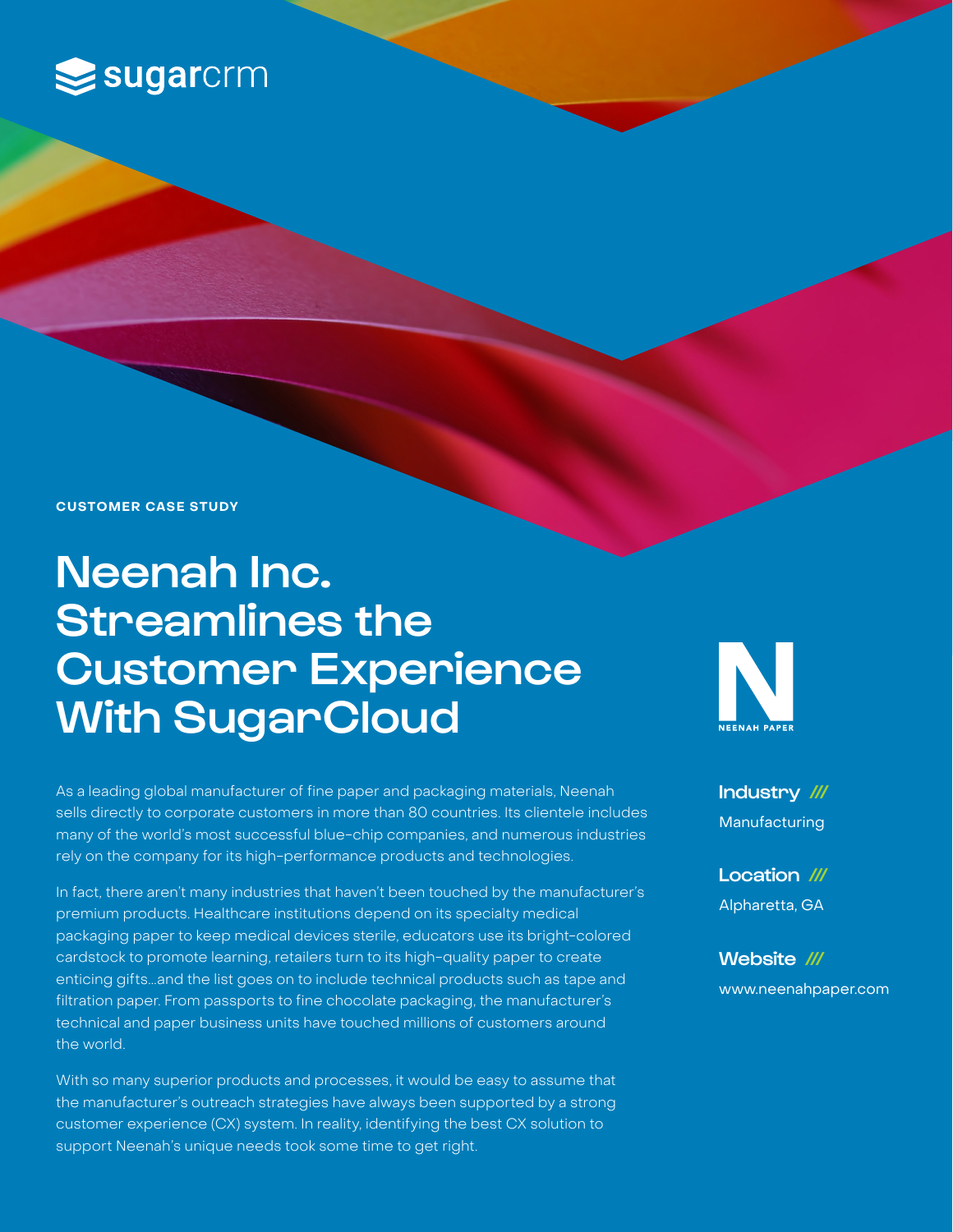#### **The Story**

For many years, Neenah used Salesforce to manage the customer experience. But as time went by, it became clear that this particular system was not the best fit for the company's users. "We struggled with adoption, and with our sales force only using the system as a glorified Rolodex," says Sales Manager LaRon Wilder. "Our marketing team didn't have any input or interaction with Salesforce, so it made it tough to utilize that system as more than a record tracker."

The team decided it was time for a change, and set out in search of a better solution. "The biggest challenge we needed to overcome was getting all of our teams in one place," explains Wilder.

The team considered several vendors including Microsoft Dynamics 365, Oracle CRM, Cloze, and Base CRM—all while consulting a list of specific needs ranging from revenue tracking and reliable forecasting to mobile and offline capabilities.

In addition, Neenah was looking specifically for a cloud-based solution that would allow the team to interact seamlessly with customer data, no matter where they work or which devices they use.

"Historically, our sales reps travel frequently and often need to make updates on the go," explains Wilder. "We needed a system they could update from anywhere, without having to be connected."

After a six-month vetting process, Neenah landed on Sugar as the ideal platform to help move the business forward. "Sugar was able to check all the boxes along with a friendly, easy-to-use interface," Wilder says.

The company now uses Sugar Hint to eliminate time-consuming research and manual data entry, as well Sugar Market to automate email campaigns and align sales and marketing efforts. "The key highlights that stuck out were the ease of use, the marketing capabilities that go beyond the scope of other CRM systems, and the level of support that comes standard from Sugar's technical team," says Wilder.

Neenah's sales reps use a wide range of Sugar Sell features, including daily use of the Contacts, Accounts, Opportunities, and Revenue Line Item modules. On the marketing side, the team uses Sugar Market as the sole hub for communicating with the company's 80,000 customers. "Sugar Market has allowed us to increase our digital engagement with customers," Wilder says.

Most notably, SugarCloud, powered by Amazon Web Services, has given Neenah the flexibility teams need to continue mission-critical activities from any location and device. "Sugar provides us with all of the premium features we need, without the premium price tag."

"Historically, our sales reps travel frequently and often need to make updates on the go. We needed a system they could update from anywhere, without having to be connected."

## **—LARON W.**

Sales Manager, Neenah Inc.